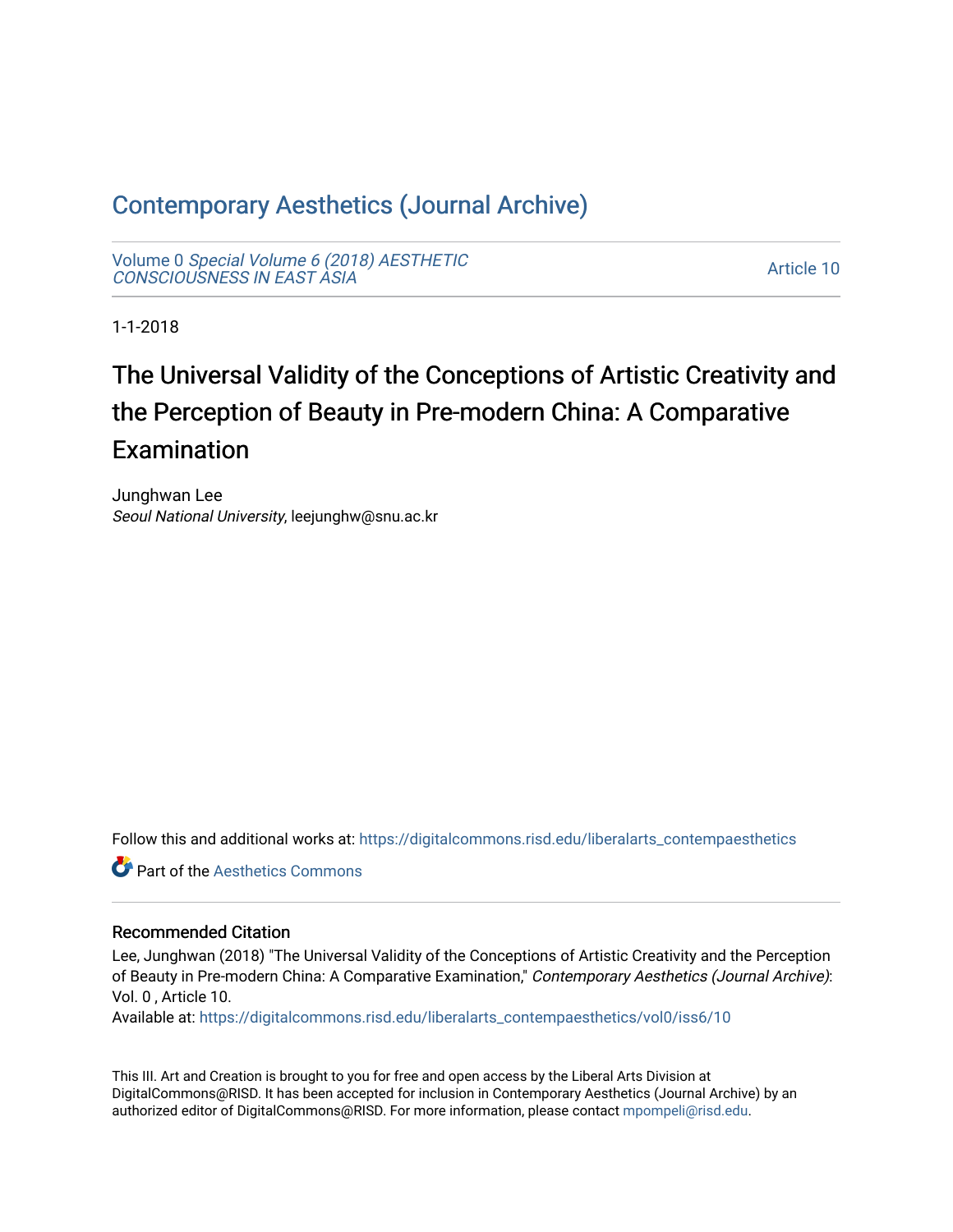# Contemporary

**[About CA](https://www.contempaesthetics.org/pages/about.html)**

**[Journal](https://www.contempaesthetics.org/newvolume/pages/journal.php)**

**[Contact CA](https://www.contempaesthetics.org/pages/contact.html)**

**[Links](https://www.contempaesthetics.org/pages/links.html)**

#### **[Submissions](https://www.contempaesthetics.org/pages/guidelines.html)**

**Search Journal** Enter search terms

Search

[Editorial Board](https://www.contempaesthetics.org/pages/editorialboard.html)

[Permission to Reprint](https://www.contempaesthetics.org/pages/reprint.html)

**[Privacy](https://www.contempaesthetics.org/pages/privacy.html)** 

[Site Map](https://www.contempaesthetics.org/pages/sitemap.html)

**[Publisher](https://www.contempaesthetics.org/pages/publisher.html)** 

**[Webmaster](mailto:webmaster@contempaesthetics.org)** 

#### **The Universal Validity of the Conceptions of Artistic Creativity and the Perception of Beauty in Pre-modern China: A Comparative Examination**

 *Junghwan Lee*

#### **Abstract**

In contemporary aesthetics, artistic creativity and the perception of beauty are the key concepts in explaining aesthetic consciousness. From the birth of modern aesthetics, an underlying assumption has been that artistic creativity and the perception of beauty are each genuinely universal in human experience, which is worthy of particular attention. To examine the universal validity of Western aesthetic claims on these two distinctive subjects, this paper presents a very brief outline of pre-modern Chinese interpretations of both concepts. Specifically, in comparison to Kant's concept of genius and aesthetic judgment, I draw two conclusions. First, although there was no concept equivalent to art as an umbrella term to embrace diverse artistic activities, pre-modern Chinese intellectuals paid particular attention to originality, naturalness, and ineffability as common and essential features of artistic creativity, which show a high degree of similitude with the Western accounts. The similitude, along with its spontaneous emergence, attests, to a large extent, to the universality in experiencing, characterizing, and interpreting artistic creativity. Second, although there were many words in Chinese vocabulary similar to beauty, pre-modern Chinese intellectuals did not give particular conceptual significance to the perception of beauty. More specifically, in relation to Kant's conception of aesthetic judgment and Stolnitz's definition of aesthetic attitude, despite its long tradition of a disinterested attitude towards objects, pre-modern Chinese intellectuals did not relate this attitude to aesthetic experience. These tentative conclusions also lead us to question the universal validity of the association between art and beauty that was created by modern aesthetics and which contemporary aesthetics still claims as its legitimate field of research.

#### **Key Words**

artistic creativity; the perception of beauty; disinterested attitude; universal validity; pre-modern China

#### **1. Introduction**

From the early modern period, East Asian intellectuals have been looking for East Asian equivalents to the key concepts of Western aesthetics. Like many other academic fields, they also dug up massive amounts of East Asian documents to find symbolic remains that show a certain degree of similitude to Western ideas on art and beauty. They intended to demonstrate the spontaneous development of aesthetics in East Asian traditions. The underlying assumption is that Western aesthetics offers the full-fledged, or the most advanced, forms in studying artistic activities and aesthetic experience. However, it is time to raise fundamental questions not only as to the appropriateness of the hitherto East Asian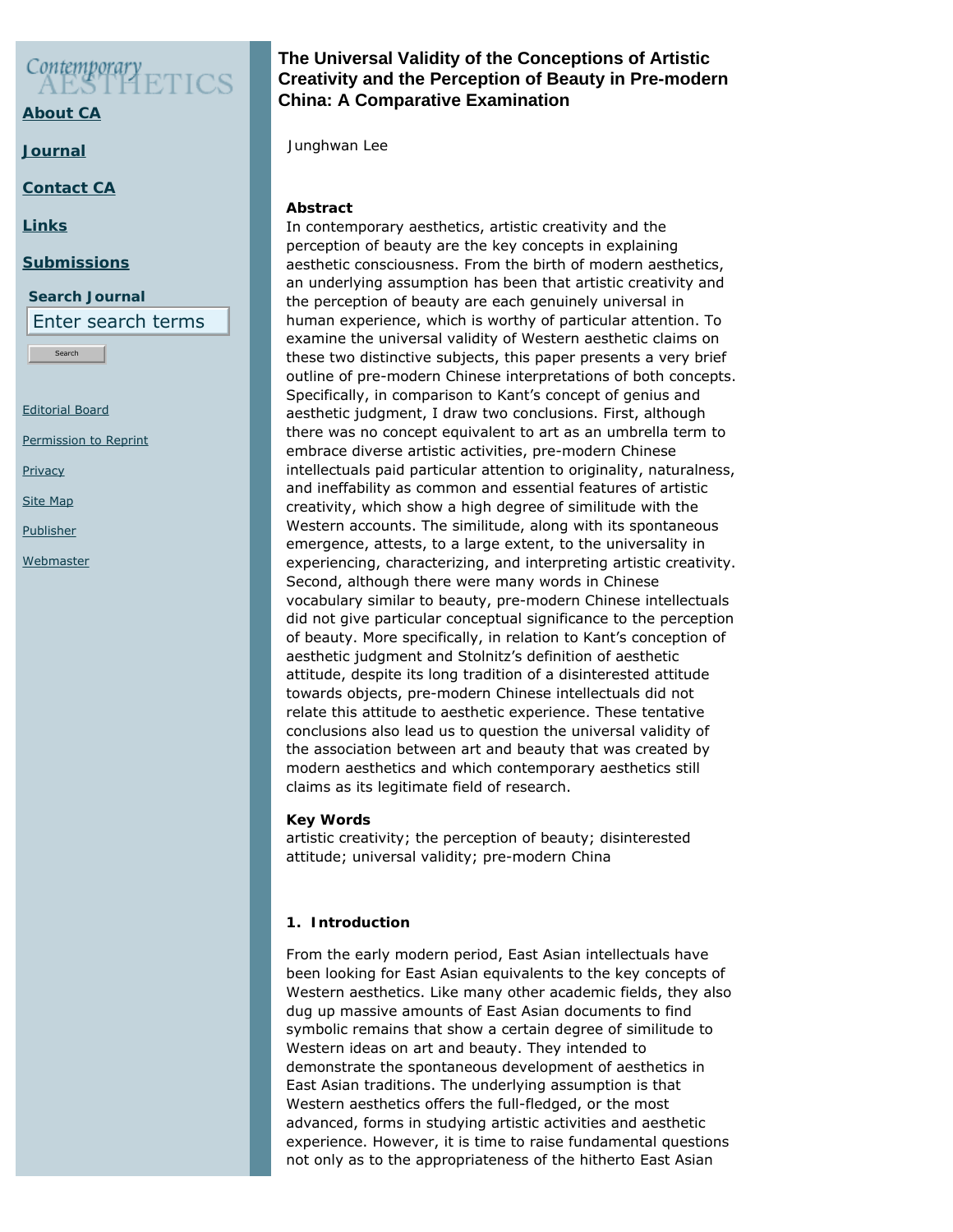methodologies but also as to the universal validity of Western aesthetic claims.

The empirical universality of artistic creation and the perception of beauty does not guarantee universal validity in understanding and explaining aesthetic consciousness. Particularly because of the inexplicable nature of aesthetic consciousness, it is one thing to assert that the experiences of aesthetic consciousness are self evidently true and universal, and it is a different thing to understand and translate them into human languages. Taking into consideration the long traditions of artistic activities and the interpretive approaches to human consciousness, along with the incomparable history of documentations on these issues, the aesthetic tradition of premodern China is the most reliable yardstick for assessing the universal validity of Western aesthetic claims.

In this paper, I present very brief historical outlines of premodern Chinese interpretations of art and beauty, which contemporary aesthetics still claims as its legitimate domains for research. More specifically, taking advantage of Kant's conceptions of genius and aesthetic judgment, this paper examines two correlated questions. First, in comparison to Western counterparts, how did they explain artistic creativity, which has been understood as the most essential feature of artistic activities and one of the most puzzling issues in contemporary aesthetics? Second, are there any accounts for the perception of beauty that are equivalent or comparable to the Western conception of aesthetic experience? More specifically, in relation to Kant's conception of aesthetic judgment and Stolnitz's definition of aesthetic attitude, how did they understand disinterested attitude toward objects, one of the central issues for Chinese intellectuals from the early stage? Particularly, did they relate it to aesthetic experience?

Through the course of suggesting answers to these questions, I draw two overarching, albeit tentative, conclusions. First, although there was no concept of art as an umbrella term to embrace diverse artistic activities, pre-modern Chinese intellectuals paid attention to originality, naturalness, and ineffability as the common and essential features of artistic creativity. Second, although there were many words similar to beauty, they did not give particular conceptual significance to the perception of beauty, nor did they relate a disinterested attitude, or the disinterested state of mind, to aesthetic experience. On this basis, I pose two big questions to contemporary aesthetics in the conclusion.

#### **2. Artistic creativity**

Creativity and originality are concepts that have supplied the very ground for the autonomy of art. The paired concept demarcates the boundary of the artistic realm from those of science and techniques. In contrast to Aristotle's venture to formulate the rules of making (*poïesis*), Kant summons up a mythological term, genius, to refer to the artistic ability of production, and associated it with originality as its primary characteristic:

> That it cannot itself describe or indicate scientifically how it brings its product into being, but rather that it gives the rule as **nature**, and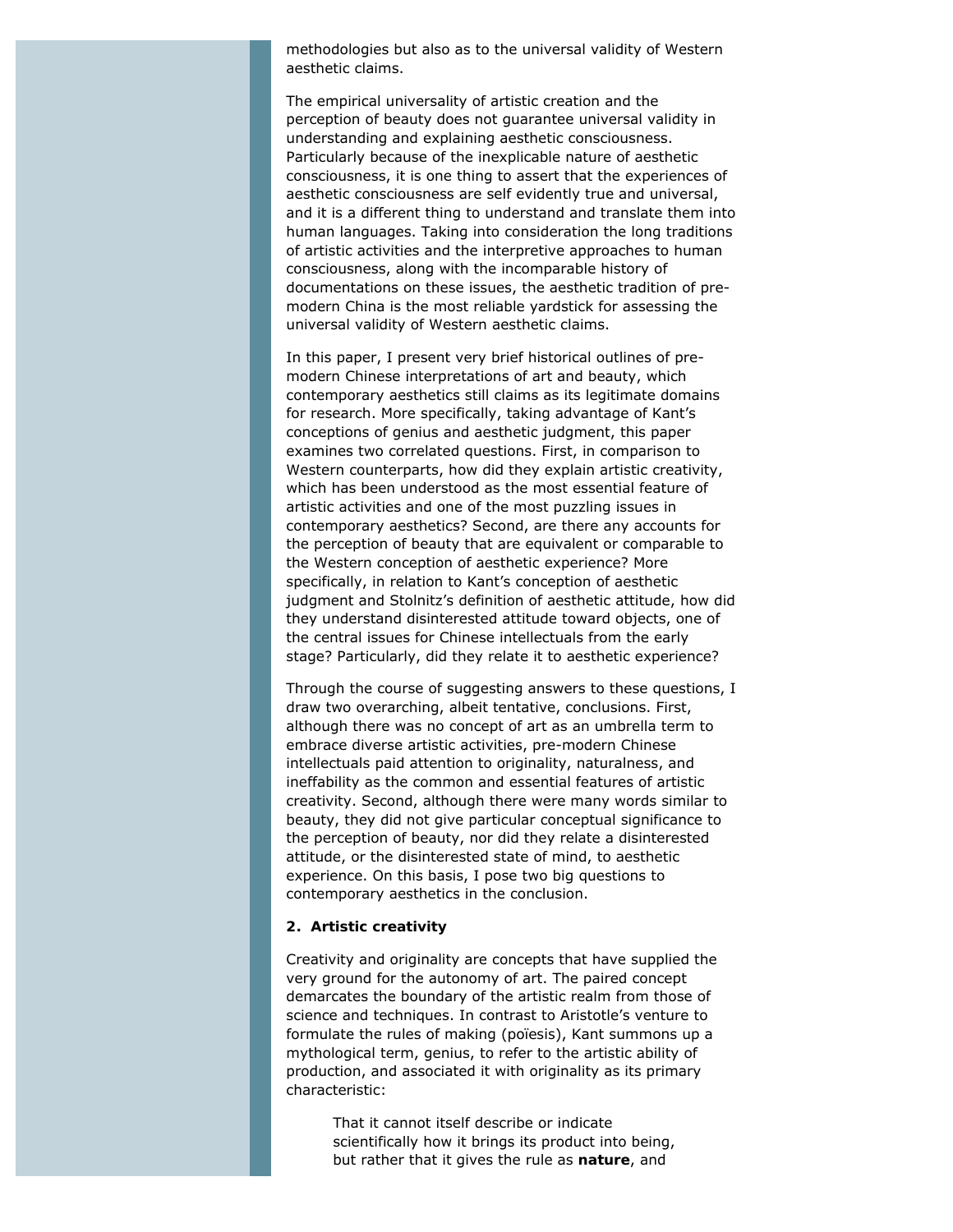hence the author of a product that he owes to his genius does not know himself how the ideas for it come to him, and also does not have it in his power to think up such things at will or according to plan, and to communicate to others precepts that would put them in a position to produce similar products. (V308[\)\[1\]](#page-12-0)

<span id="page-3-0"></span>Here, instead of claiming to have revealed the secret of creative power, Kant intends to clarify his agnostic stance to say that one cannot deny the existence and function of an inner power of creation but this power is unknowable, even to those who exercise it. Nature here signifies a sort of seeming contradiction that an author must have followed "the rule" to create an original work of art, in the sense that a work of art with originality is not an accidental production, and that the author does so without any intentional and conscious efforts to conform to the rule. At the risk of oversimplification, the rule of creativity indeed exists and works but remains in the realm that transcends human knowledge and language. Otherwise, the uniqueness of artistic creativity as a kind of productive power must be reduced into the area of science, more specifically, into the field of technology. From a different angle, with the concepts of originality and naturalness, Kant clarifies and thus draws attention to the limit of understanding and language in explaining artistic creativity.

An exploration of the history of East Asian art theories leads to a bold claim that such attention to the characteristics of artistic creativity is not unique to the Western aesthetic tradition. Despite the enormous philosophical differences that lie between the two traditions, artistically oriented Chinese thinkers also paid attention to the mysterious characteristics of artistic production, such as creativity, originality, naturalness, and ineffability, that deserve an analytical comparison. Arguably, the earliest writing on artistic creativity, despite its nascent state, is found in the third-century work, *The Poetic Exposition on Literature* (*wen fu*), by Lu Ji (261-303). The following part of it is particularly relevant:

> 1-1: Thus it begins: retraction of vision, reversion of listening,

Absorbed in thought, seeking all around,

1-2: My essence galloping to the world's eight bounds,

My mind roaming ten thousand yards, up and down.

2-1: And when it is attained: light gathers about moods (*qing*) and they grow in brightness,

Things (*wu*) become luminous and draw one another forward;

2-2: I quaff the word-hoard's spray of droplets,

And roll in my mouth the sweet moisture of the Six Classics;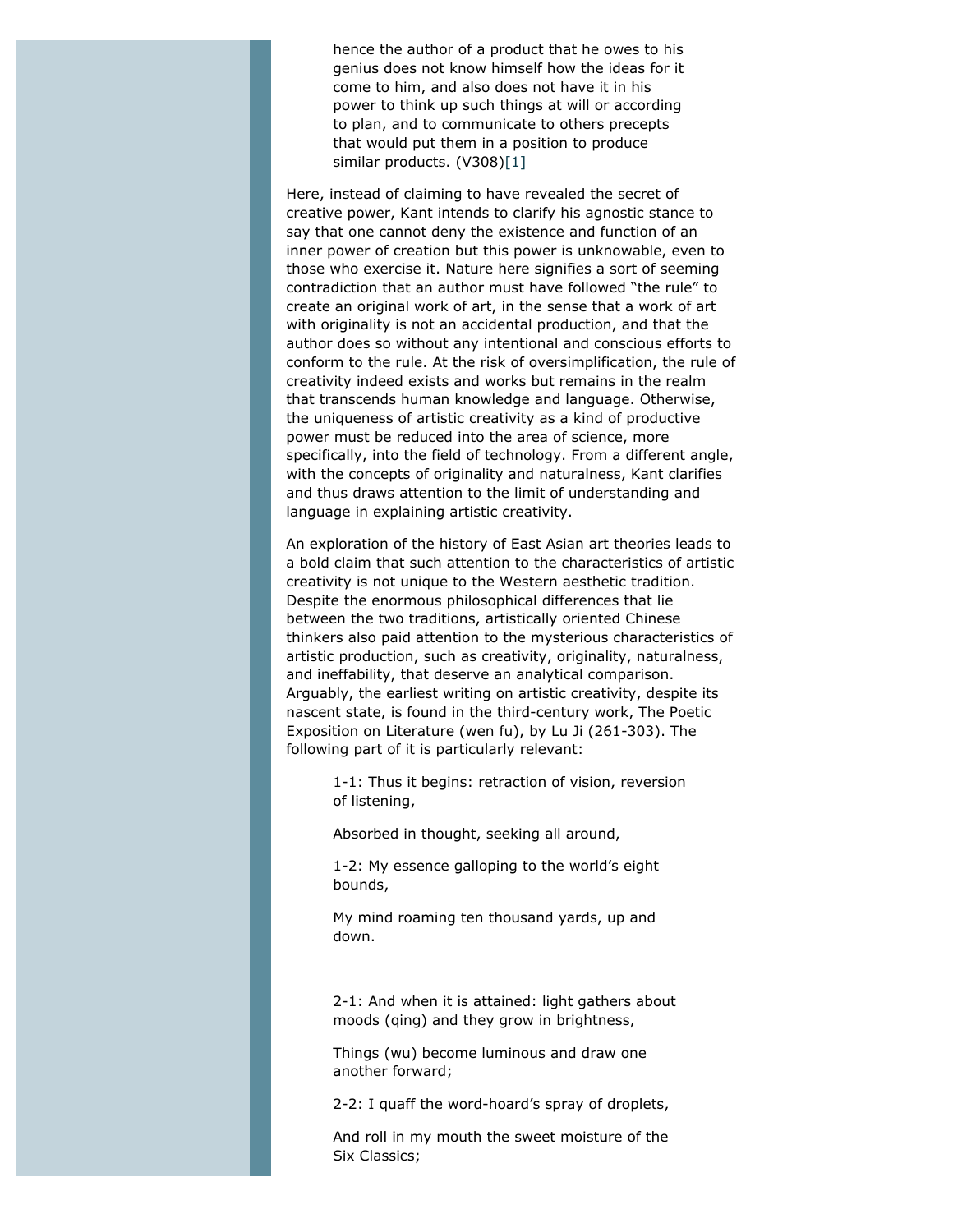2-3: I drift between Heaven and the abyss, at rest in the current,

I bathe in the falling stream, immersed in its waters;

3: Then, phrases from the depths emerge struggling as when the swimming fish, hooks in their mouths, emerge from the bottom of the deepest pool;

and drifting intricacies of craft (or drifting ornate expressions) flutter down, as when the wining bird, caught by stringed arrow, plummets from the tiered clouds.

4-1: He gathers in writing (*wen*) omitted by a hundred generations,

Picks rhymes neglected for a thousand years;

4-2: It falls away—that splendid flowering of dawn, already unfurled,

But there opens the unblown budding of evening.

5: He observes all past and present in a single moment,

Touches all the world in the blink of an eye[.\[2\]](#page-12-1)

<span id="page-4-1"></span><span id="page-4-0"></span>This third-century piece of writing is truly groundbreaking in the history of East Asian art theory[.\[3\]](#page-12-2) Broadly, it indirectly declares the independence of literary creation from statecentered perspectives and ethically oriented traditions that had restricted the ambit of literature within the normative constraints. More specifically, this declaration is based on the fact that no earlier literary thoughts had paid particular attention to the process of artistic creativity, which still remains at present as one of the most mysterious spheres of artistic activities. In the passage cited above, Lu attempts to cast light on the aesthetic consciousness of literary creation.

To sum up in an analytical manner, this exposition begins with normative descriptions on the initial perceptive and mental condition (1-1) and the thus-achieved unrestrained state of mind (1-2). It continues to illuminate the primordial state of creativity; the gradual manifestations of the inner dimension ("moods") and the outer sphere ("things") in the author's consciousness (2-1); their encounters with linguistic and intellectual elements (2-2); and the author's unintentional and unpremeditated ride on the flow of creative process (2-3). After that, literary expressions that capture the primordial encounters between the author's intentionality and the flow of language into concrete terms naturally emerge in the mind of the author (3). Then, the author put down thus created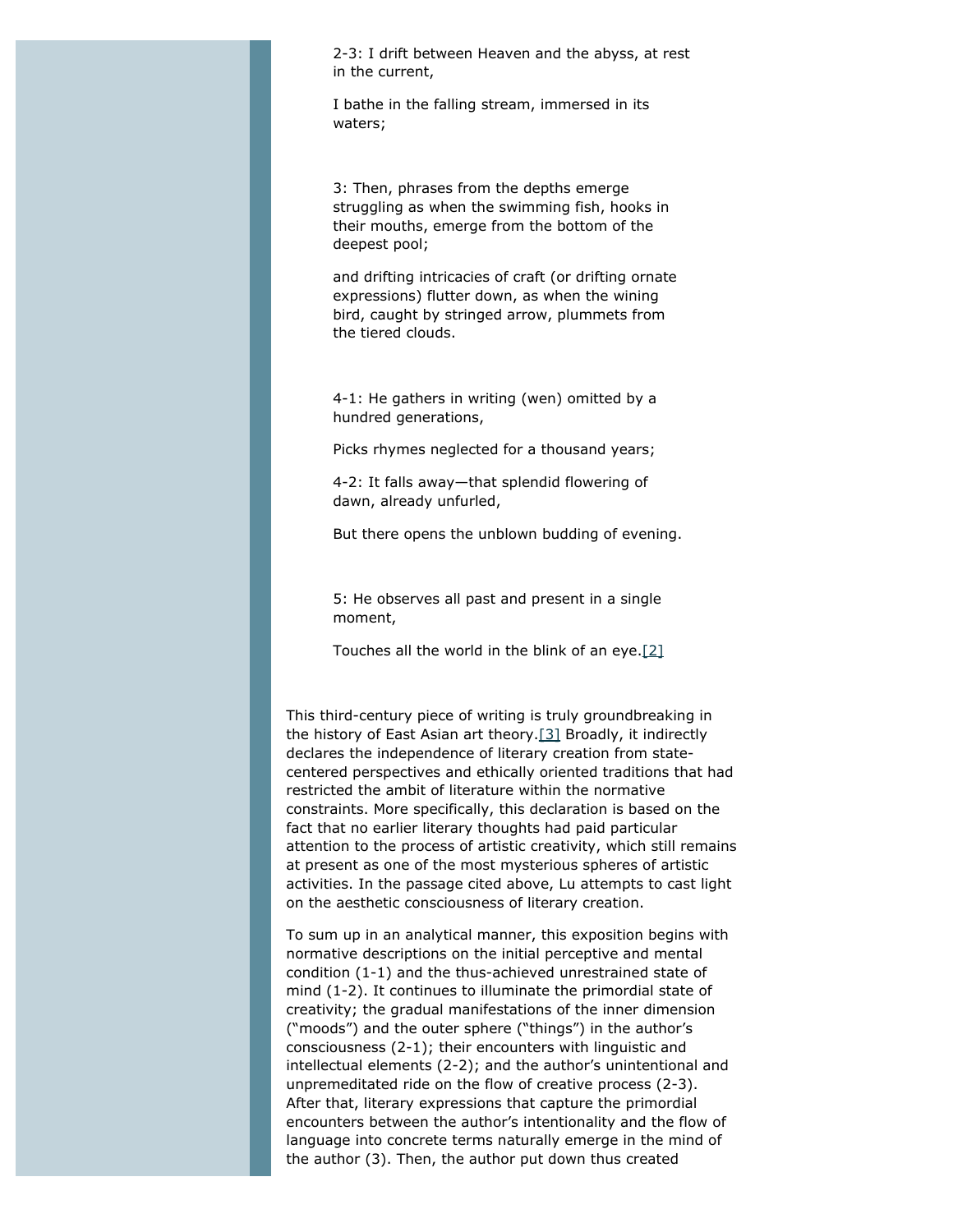unprecedented ("omitted," "neglected") expressions in a passive manner (4-1), that embody creative and original qualities ("the unblown budding") (4-2). Finally, the author observes that a literary work thus produced represents universal values in a limited use of language (5).

Concerning creativity and originality, Lu Ji highlights, with poetic articulation, that the process of production is wholly natural in the sense that the conscious intervention of the author is completely neglected or, more strongly, disallowed. In this sense, the core of literary creativity described in Part 2 and Part 3 is reminiscent of Kant's words that "Beautiful art is an art to the extent that it seems at the same time to be nature." (V308). The role of the author is minor, as he simply "gathers" and "picks" words and rhymes that spontaneously manifest themselves in the author's consciousness, even at the last stage of the creative process. The requirement of originality, poetically expressed in Part 4, comes to be achieved purely consequently rather than deliberately.

Lu Ji's elaboration does not signify a claim to articulating artistic creativity in a scientific manner. Rather, his attention to the creative process signals the burgeoning awareness that the true uniqueness of arts goes beyond comprehension and language. The unbridgeable gap between creativity and human language drives him to approach this operative but ever elusive sphere only by means of resorting to artistic, here poetic, formation of language. Lu does not even touch upon "the rule" that may regulate artistic creativity. Instead, he underscores ineffable naturalness in the emergence of literary expressions that the author is expected to acquire only through "rest[ing]" on the self-regulating (*ziran* in Chinese, meaning "naturalness") process of creativity itself.

<span id="page-5-0"></span>Lu Ji's focus on naturalness, originality, and ineffability in creativity opened a new horizon for Chinese art theories. In literary thoughts, Liu Xie (ca. 465-520) devotes a full chapter, titled "Spirit Thought" (*shensi*), in his monumental work, *Carving Dragons with Literary Mind* (*wenxin tiaolong*), in order to further illuminate the mysterious characteristics of literary creativity[.\[4\]](#page-12-3) In art theory, a literary man, Fu Zai (d. 813), depicts a process of painting performed by a literati-painter, Zhang Zao (eighth century), as follows:

Right in the middle of the room he sat down with his legs spread out, took a deep breath, and his spiritual ability (*shenji*) began to issue forth. Those present were as startled as if lightning were shooting across the heavens or a whirlwind sweeping up into the sky. Ravaging and pulling, spreading in all directions, the ink seemed to be spitting from his flying brush. He clapped his hands with a cracking sound. In a flurry of divisions and contractions, strange shapes were suddenly born. When he had finished, there stood pine trees, scaly and riven, crags steep and precipitous, clear water, and turbulent clouds. He threw down his brush, got up, and looked around in every direction. It seemed as if the sky had cleared after a storm, to reveal the true essence of ten thousand things.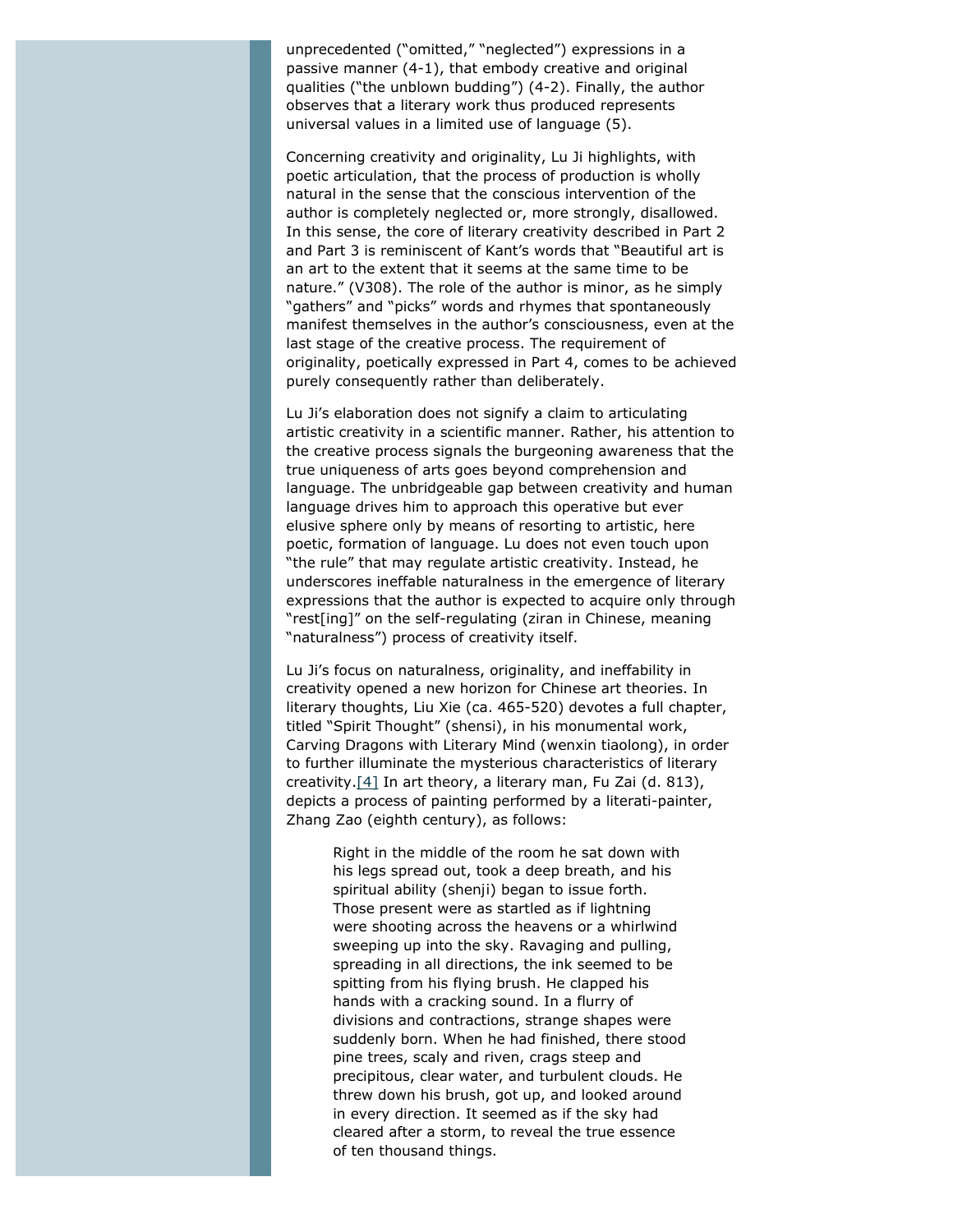Then, Fu Zai presents a generalized description on Zhang Zao and his art:

When we contemplate Master Zhang's art, it is not painting, it is the very Dao itself. Whenever he was engaged in painting, one already knew that he had left mere skill (*jiqiao*) far behind. His consciousness (*yi*) reach into the dark mysteries of things, and for him, things lay not in the physical senses, but in the spiritual part of his mind (*lingfu*). And thus he was able to grasp them in his mind (*xin*), and make his hand accord with it.

It seems that, unlike Lu Ji and Liu Xie, Fu Zai pays much less attention to the creative process itself. Instead of going into details, as seen in expressions such as "spitting from his flying brush," Fu highlights the suddenness of the process. Analogies to natural phenomena like "lighting," "whirlwind," and "the sky had cleared after a storm" are deliberately chosen to emphasize its naturalness in addition to suddenness. Here, suddenness and naturalness figuratively imply a creative process that is entirely free from the intentional intervention of the painter, as seen in Lu Ji's poetic exposition.

In this terse description of a painting process, Fu focuses on the naturally given ability of creation inherent in the painter. He identifies Zhang as a master painter, "spoiled with the generous gifts of Heaven" (*tianzong zhi si*). Similarly, the term *shenji*, here translated as spiritual ability, means the innate mysterious ability of creation. As a compound word, *shen* has connotations such as wondrous, unfathomable, and ineffable, whereas *ji* has a meaning of mechanical function. Fu then contrasts it with "mere skill," which connotes a deliberate manipulation of imitable techniques. The account that the spirit of Zhang is connected to the mysterious realm ("His ideas reach into the dark mysteries of things") without being constrained by his "physical senses" also signifies Fu's attention to the mysterious characteristics of artistic creativity, such as profundity and ineffability. Overall, instead of particularizing the creative process itself that is, by nature, ineffable, Fu encapsulates it into these esoteric terminologies that are largely reminiscent of Kant's description of genius as "the gift of nature" that "is apportioned to each immediately from the hand of nature" (V309).

In the eleventh century, Su Shi (1037-1101), arguably the most prominent cultural icon throughout pre-modern Chinese history, comprehensively inherits previous expressions on the creative process and the naturally given ability of artistic creation. On this basis, he reestablishes these ideas on a more philosophical ground. Specifically, he focuses attention on naturalness and originality as the primary qualities of artistic creativity, which is also reminiscent of Kant's definition of genius. In addition, he broadens the scope of these ideas by applying them to diverse artistic fields of poetry, painting, and calligraphy. Although there was no single umbrella concept equivalent to art in the West that may bind diverse artistic activities together, he draws attention to artistic creativity and its naturally inherent ability as the common and essential features of them. Due to his status as an unchallenged versatile artist, his accounts on artistic creativity held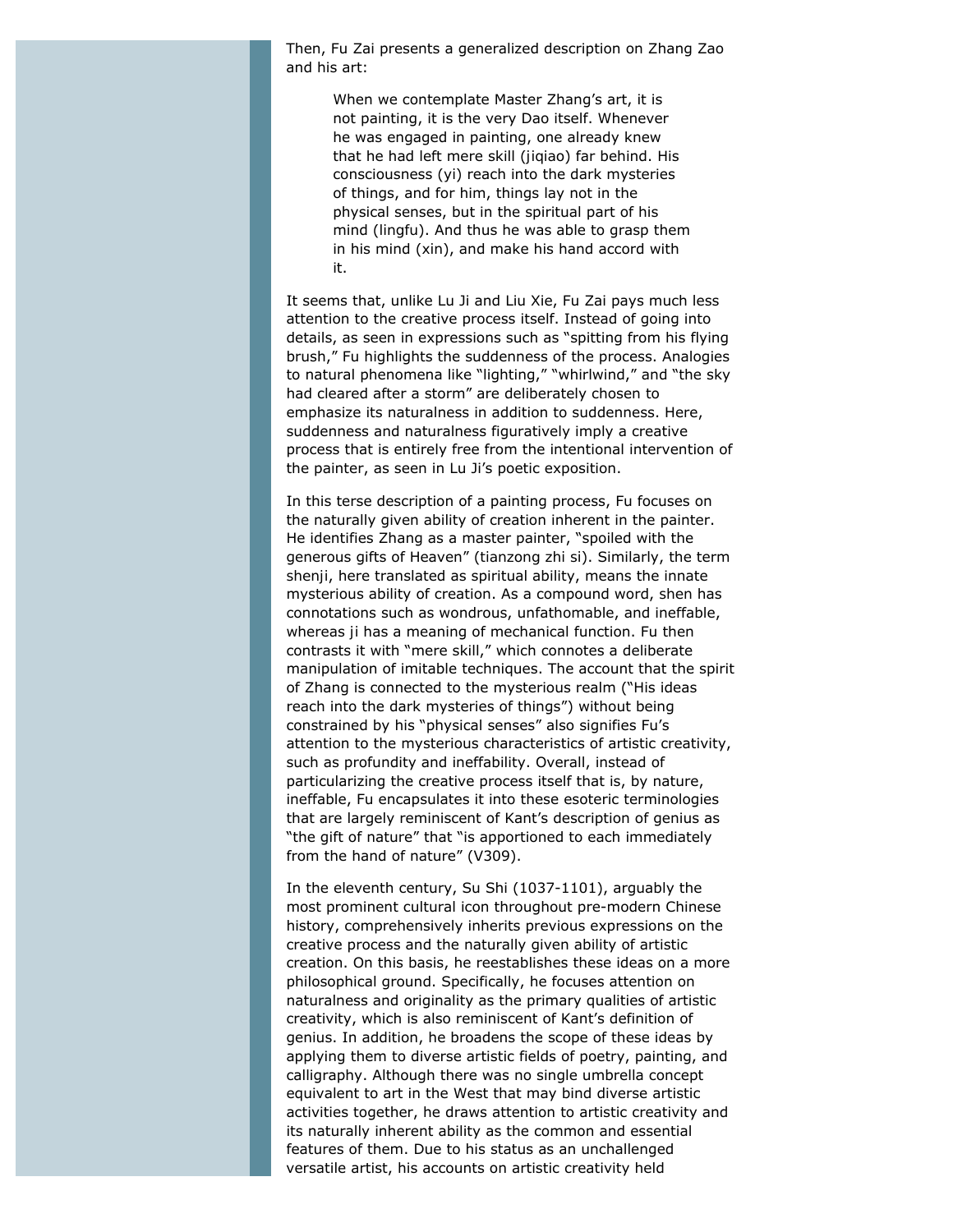considerable authority over later discussions on arts in premodern East Asia[.\[5\]](#page-12-4)

#### <span id="page-7-0"></span>**3. The perception of beauty and aesthetic attitude**

The perception of beauty is not universal. On the contrary, it is contingent on in what way this experience is understood, evaluated, and incorporated into the entire value system of a culture. An exploration for equivalents to beauty or related ideas in East Asian tradition leads to a result nearly opposite to that of art. As seen above, no term equivalent to the concept of art in the West existed until the concept was translated into *yishu*, with Chinese characters, in the early modern period. Nonetheless, the awareness of artistic creativity and its innate ability spontaneously emerged as early as the third century and led to the growing attention to them as the core features of diverse artistic activities. In contrast, there are dozens of words in the Chinese vocabulary that can be translated into 'beauty' or 'beautiful.' None of them, however, is as significant and all-inclusive as the concept of beauty in the Western context. In the early modern period of East Asia, a Chinese character, *mei*, was chosen as an equivalent to 'beauty.' In pre-modern times, however, this word refers to, with rare exceptions, a visual quality that arouses instinctive sensory satisfaction that lacks any profound connotations. Rather, it was consistently coupled with a warning against our instinctive inclinations toward ostensibly attractive objects. Apart from works of art, therefore, objects in the natural realm, including landscapes, were also rarely highly praised for the reason of the quality of beauty. For this reason, the beautiful rarely attracted intellectual attentions, nor was it singled out as a core value to pursue in East Asian traditions. It seems that preceding searches for East Asian counterparts for the idea of beauty in the Western aesthetic sense was doomed to failure from the beginning.

On the other hand, why the experience of beauty, if it is truly universal, results in such a substantial difference in evaluating it deserves further investigation. In relation to aesthetic consciousness, this question redirects our concern to the subjective sphere. Specifically, how different are the traditions of the East and the West in understanding and explaining the nature of consciousness in interacting with the world in general, to which the perception of beauty belongs? In a comparative perspective, the idea that attracts particular attention is disinterestedness.

In the statement, "Taste is the faculty for judging an object or a kind of representation through a satisfaction or dissatisfaction without any interest. The object of such a satisfaction is called beautiful," (V211) Kant proposes disinterestedness as the key mental condition for aesthetic judgment. In the twentieth century, Jerome Stolnitz rephrases it as "disinterested and sympathetic attention to and contemplation of any object of awareness whatever, for its own sake alone" and calls it "the aesthetic attitude," thus underlining its conditional nature for the aesthetic experience[.\[6\]](#page-12-5)

<span id="page-7-1"></span>A review of East Asian aesthetic tradition throws a question on the connection between aesthetic attitude and the perception of beauty. Specifically, if the subjective feeling of satisfaction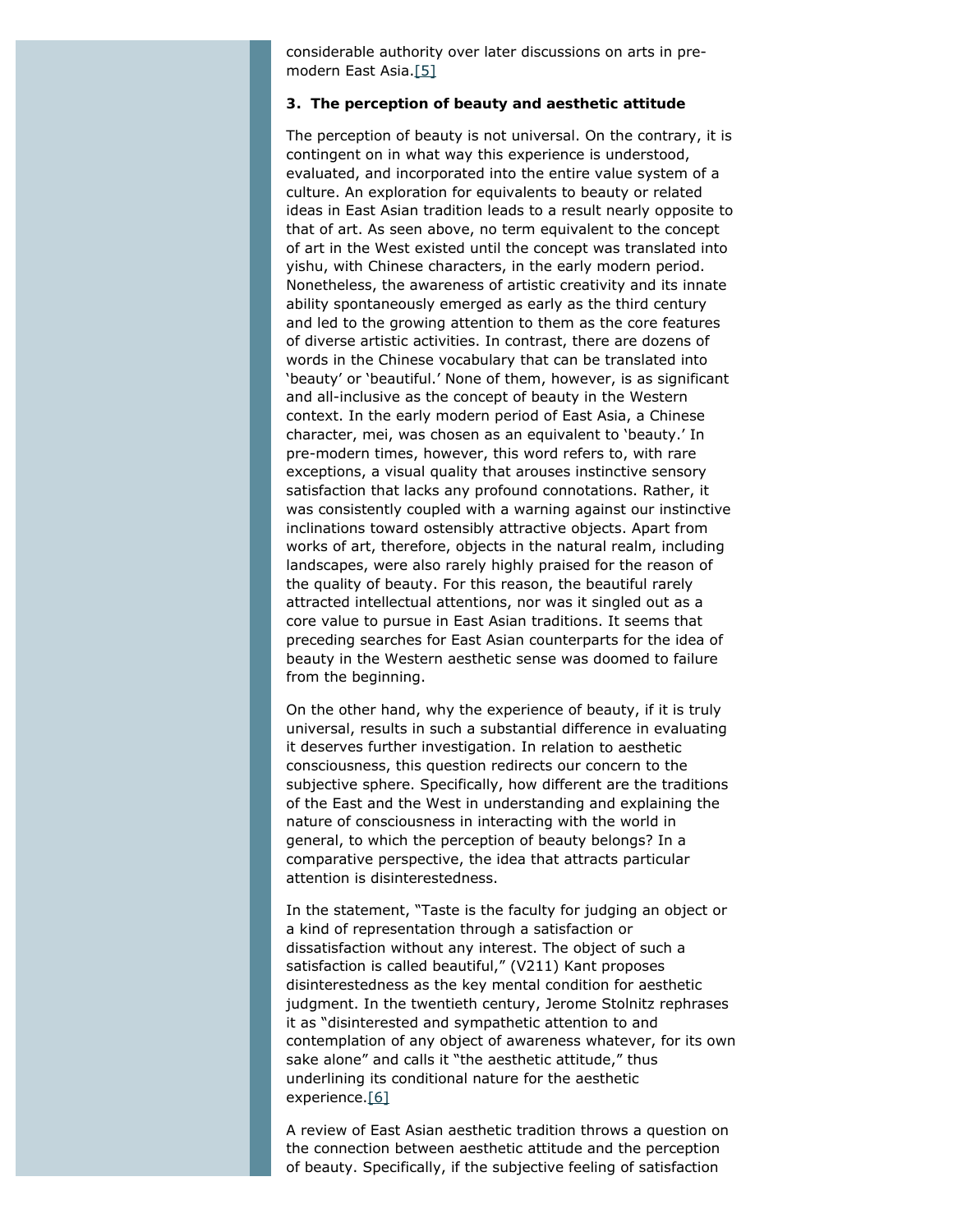or dissatisfaction arises in the mental condition of disinterestedness, in response to a certain object, does this experience invariably lead to the perception of beauty? Otherwise, is the aesthetic attitude merely a necessary, rather than sufficient, condition for the aesthetic judgment, so that disinterestedness may also lead to an experience other than the perception of beauty? Concerning these questions, Chinese intellectual history suggests an intriguing answer. In summary, an idea that is fairly similar to disinterestedness was formed as early as the third century B.C.E. and, later, this idea was conjoined with the feeling of pleasure as it relates to artistic activities and appreciations. However, this combination of disinterestedness, arts, and pleasure was hardly associated with the perception of beauty.

The *Zhuangzi*, one of the ancient Daoist classics, deals with an ideal mental attitude toward the world as one of its key issues. The central feature that the text attributes to this attitude is emptiness. It contrasts this attitude, called "*xin zhai*" (literally, "the fasting of the mind"), with a state of the mind called *cheng xin* (literally, "a made-up mind") that is regulated by the ideas of right and wrong, and also truth and falseness. Nor is the empty state of the mind swayed by feelings of happiness, joy, and so forth. This attitude of the mind is completely free (literally, "empty") from any subjective interests, such as possession and utility, and also diverse evaluative criteria. These characterizations are reminiscent of disinterestedness to a large degree. In this vein, the text compares this ideal attitude to a mirror free of any dust on its surface that is, according to its description, "not welcoming external things as they come or escorting them as they go." In this sense, this attitude is also differentiated from an apathetic attitude toward things that rejects the validity of interactions with objects. However, there is no sign that the text connects this disinterested attitude to a particular experience, let alone the perception of beauty. Rather, the *Zhuangzi* calls attention to the relativistic nature of aesthetic judgment and its ensuing negative effects on the ideal state of the mind[.\[7\]](#page-13-0)

<span id="page-8-0"></span>The precautious, or sometimes even adverse, attitude to external things was predominant until the mid-eleventh century. Concerning emotions and aesthetic experiences arising in response to external things and events, Confucianism also directed the focus of attention to its precarious aspect. In the eleventh century, a fundamental change was introduced by Ouyang Xiu (1007-1072) and Su Shi. Ouyang Xiu, a towering figure in Chinese intellectual history, consistently characterized his personal attitude toward calligraphy, in creation and appreciation, as a pursuit of pleasure. No precautious remarks are attached to this pursuit. In comparison to earlier justifications that artistic activities resorted to their utilities in illuminating morality and truth, that is, the Way, Ouyang refused to combine his attitude toward calligraphy with any external purposes or interests, which reminds us of Kant's combination of aesthetic pleasure, or satisfaction, and disinterestedness. Unlike precious concerns, according to Ouyang, this mode of attention to artistic creation and appreciation is exceptional because it is well compatible with enjoyment and pleasure without involving any undesirable consequences. Ouyang named this kind of special attitude "*yu xin*" or "*yu yi*" (lodging one's interest and attention to things).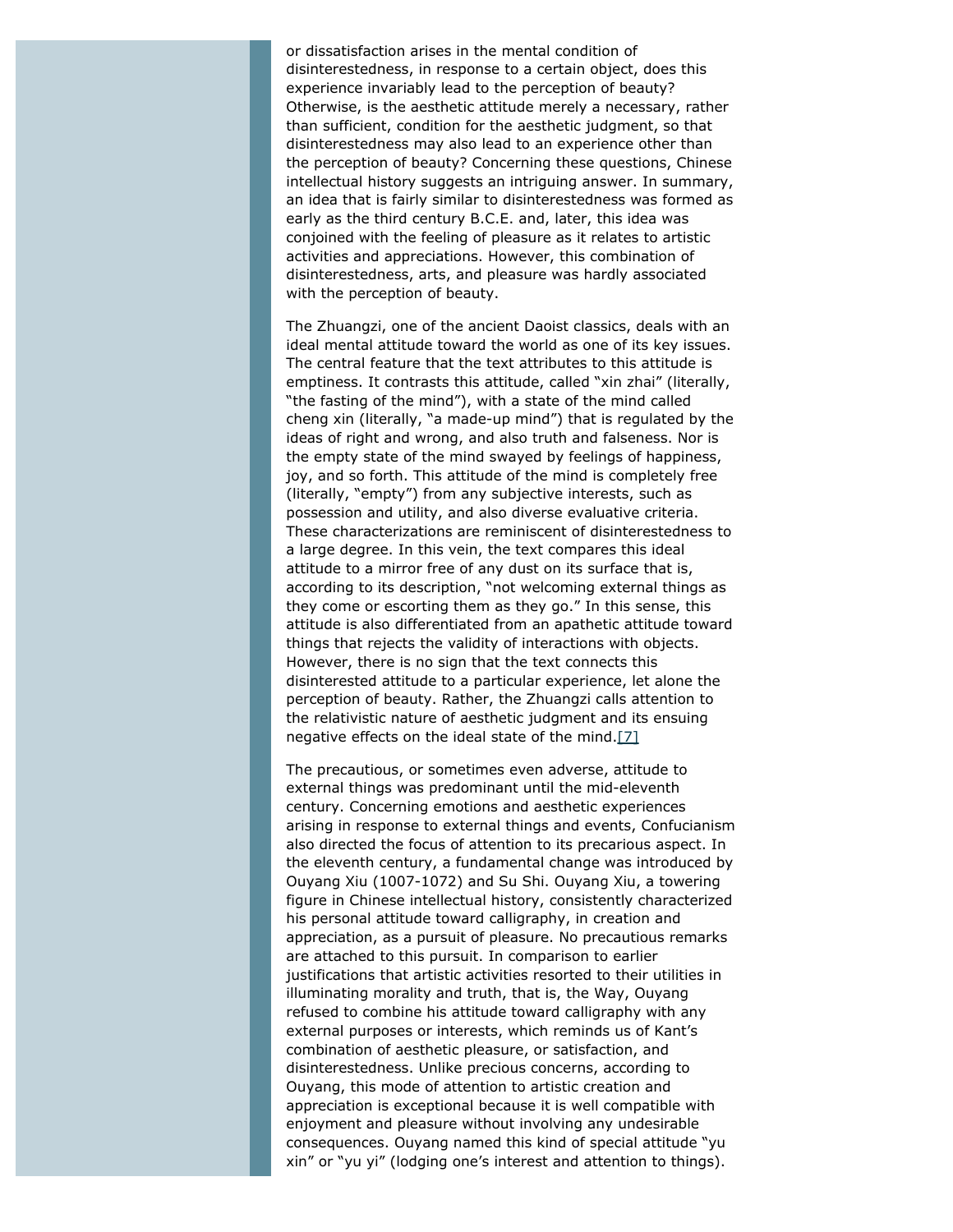Su Shi, who claims the status of the legitimate heir of Ouyang, directly adopted this idea and further elaborates on it. Concerning the subjective attitude toward external objects, Su contrasts *yu yi* with detachment and attachment. Detachment, or an indifferent attitude, drives a subject to sacrifice even morally acceptable feelings of happiness but contradicts the natural inclinations of humanity. At the other end of the spectrum, attachment, or an excessive attention to particular things, is self-contradictory, first, because it is more likely to result in a tragic consequence than happiness and, second, because it tends to make the self be overwhelmed and determined by external things. Contrastingly, Su highlights that there is an appropriate attitude between these two opposite extremes that enables one to experience pleasure in the middle of paying attention to external things without bringing out undesirable outcomes. He thus describes the attitude of *yu yi* as an attitude of moderate distance from external things[.\[8\]](#page-13-1)

<span id="page-9-0"></span>In the following inscription, Su Shi elaborates on the compatibility between pleasure and attention to objects:

> All things have some attractive aspect that is worth looking at; and anything that is worth looking at may bring pleasure (*le*; or happiness), not just things that are extraordinary, imposing, or ornate. One can become gaily drunk even on weak wine or dregs, and the appetite may be satisfied even by vegetables, berries, and nuts. Extrapolating from this, where in the world might I go that I could not feel pleasure?

> The reason people seek good fortune and avoid calamity is that good fortune brings pleasure, while calamity brings grief. However, people's desires are infinite, and yet the things in the world that can satisfy those desires are finite. Therefore, valuations of good and bad (or beautiful and ugly) fight inside us, and the problem of which things to acquire and which to reject hangs before us. Consequently, our moments of pleasure are few, while our moments of grief are many. This amounts to seeking calamity and avoiding good fortune. How could that be human nature?

> <span id="page-9-1"></span>The fact is, people let themselves be overwhelmed by things. People wander around inside the realm of things (*you yu wu zhi nei*), rather than outside it (*wu zhi wai*). Now, it is true of all things, whether big or small, that if we look at them from the inside, they seem towering and huge. With all this hugeness towering over us, we become befuddled and are at a loss. It is like watching a fight through a crack in the wall. How can you tell which side is winning? So it is that notions of good and bad (or beautiful and ugly) are haphazardly created, with happiness and sorrow following upon them. Is it not regrettable?[\[9\]](#page-13-2)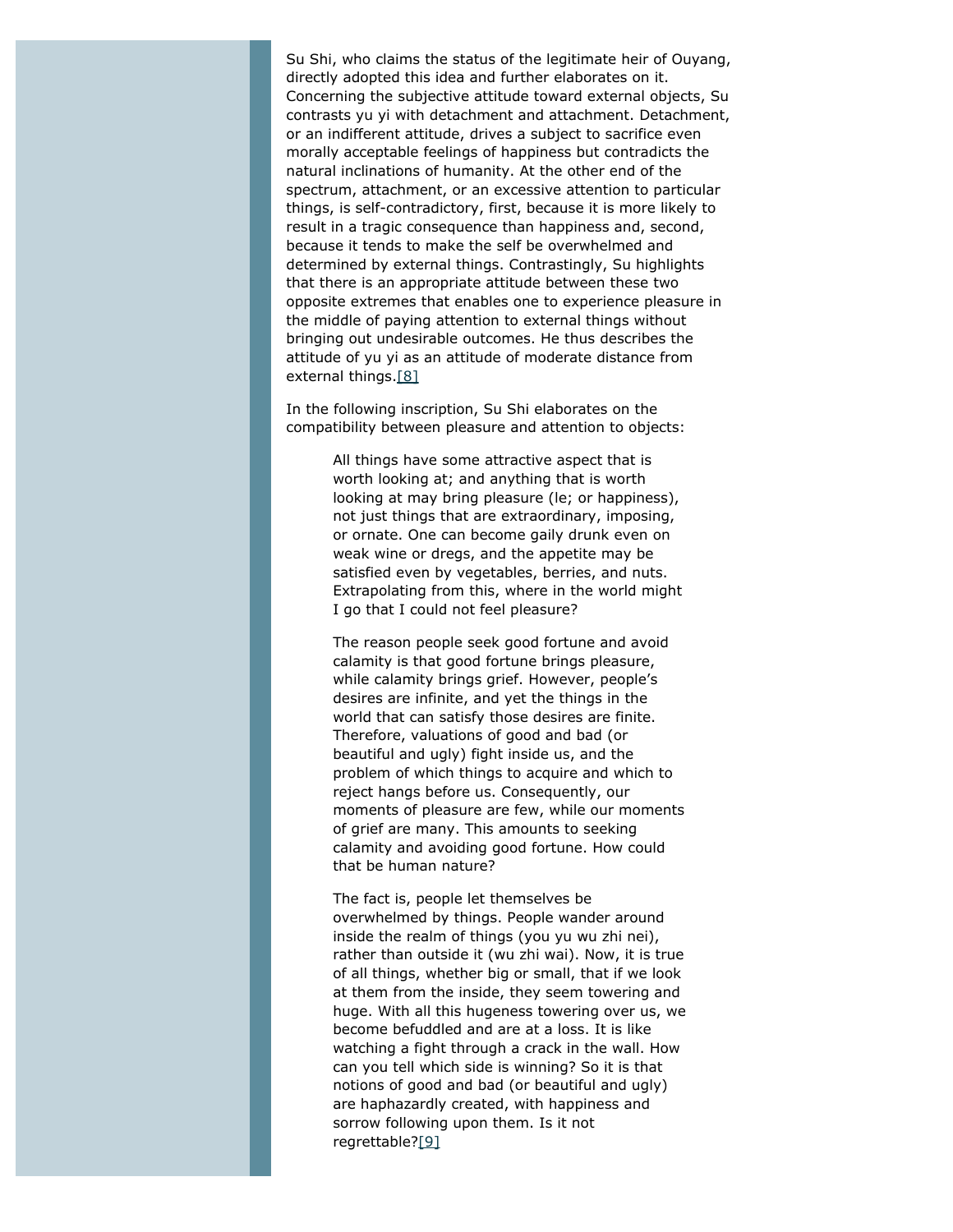In this inscription, Su Shi rephrases *yu yi* attitude into the attitude of "wander[ing] around outside the realm of things." The opposite of this attitude is described as the state of mind that is "overwhelmed by things," which also indicates that, in this condition, one's attitude to things is predetermined by personal interests. Therefore, one tends to evaluate the quality of things in accordance with personal interests ("valuations of good and bad fight inside us"), instead of listening to the sense of pleasure or displeasure that one spontaneously feels in the course of interacting with things. Pleasure here does not mean a purpose to pursue. Rather, it is a consequence that is expected to bring out, when one takes the proposed attitude, in one's interaction with things. Here, Su advises that in one's interaction with things one should switch the focus of attention from the objective qualities and values of things ("extraordinary, imposing, or ornate") to a subjective attitude toward things. Therefore, it becomes least important what kinds of things to "acquire" or "reject" because pleasure as the ultimate end hinges upon the state of one's attitude. In this vein, Su expands the range of appreciation, to use Stolnitz's words, to "any object of awareness whatever."

One thing to note is that this inscription includes equivalents to key ideas in Western concepts of the aesthetic attitude and the aesthetic experience, such as disinterestedness, pleasure, subjective attitude, and judgment of an object, but this combination of ideas is not associated with the perception of beauty. Unlike their predecessors who consistently underline the precautious attitude, Ouyang Xiu and Su Shi boldly defend the pursuit of pleasure in relationship with objects by formulating the special subjective attitude that, they believe, makes subjective pleasure not inconsistent with moral values. However, they have no intent to associate subjective pleasure arising in the disinterested attitude with the idea of beauty. Particularly, Su Shi argues that desirable pleasure has little to do with the qualities of an object and that the disinterested attitude on the subjective side extends the possibility of satisfaction to the limit.

Neo-Confucianism, which ascended to the state orthodoxy in thirteenth-century China and then dominated the East Asian intellectual world until the end of the pre-modern period, also drew particular attention to the disinterested state of mind. However, this morally oriented ideology set apart the possible connection between this attitude and the sense of beauty even further. Zhu Xi (1130-1200), the *de facto* founder of this intellectual tradition, defines disinterestedness (*gong*) as the original state of the mind, and consistently contrasts it with the mind stimulated by personal interests (*si*). He describes the disinterested state of mind as the precondition for morality in two ways. Internally, the state of mind without personal interests is the essential condition for ensuring the manifestation of innate moral nature. Externally, the disinterested attitude is a prerequisite for acquiring true knowledge, in the course of investigating objects and events. However, he also hardly associates the disinterested state of mind with aesthetic experience. He does not deny either the value of beauty as an objective quality of an object or the spontaneity of satisfactory feeling in reaction to such an object. Nonetheless, because human nature is identified as the ultimate origin of morality, the perception of beauty has no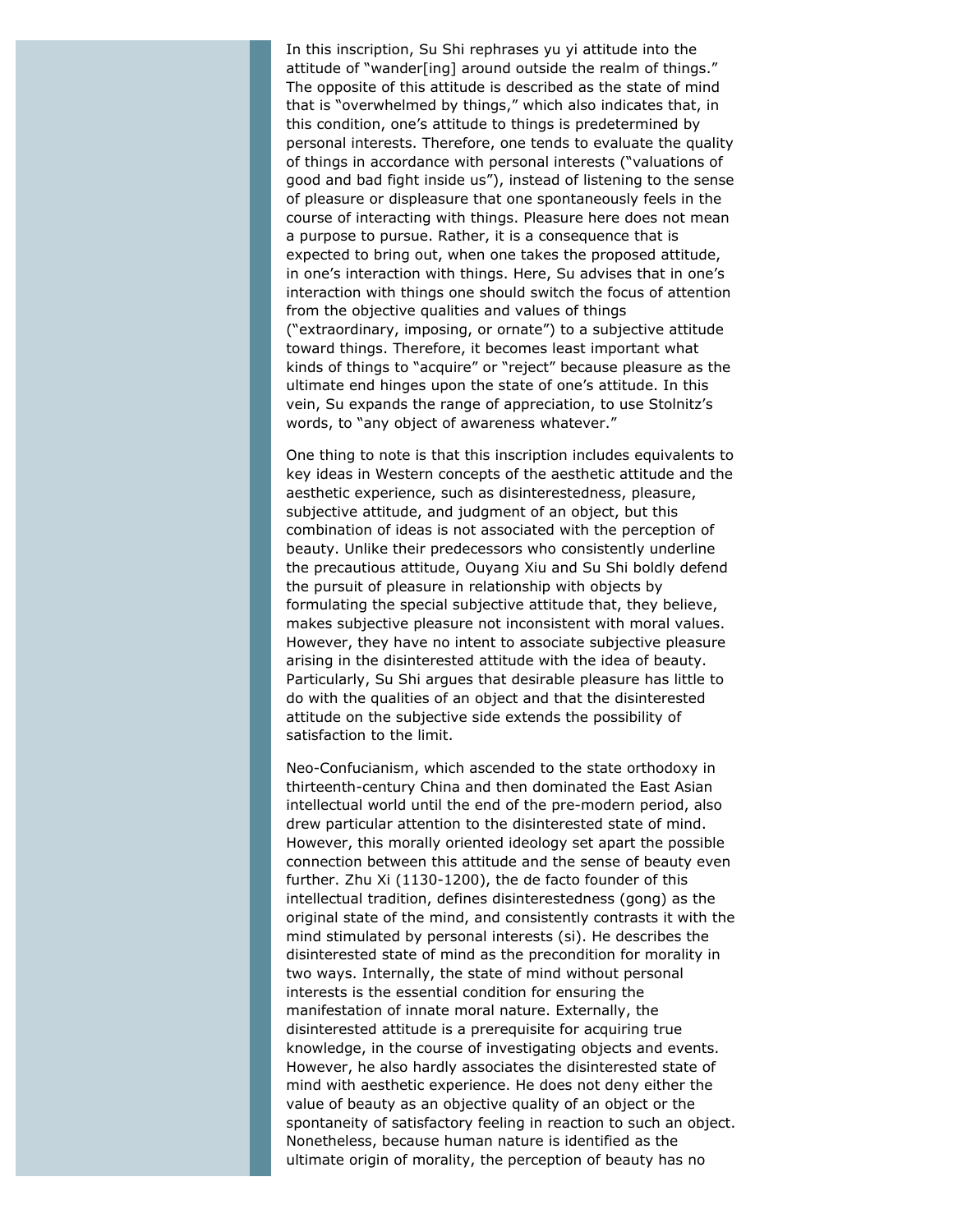ground for validating its genuineness. Rather, in his metaphysical framework, the sense of beauty falls into the category of personal interest that is likely to obstruct the spontaneous manifestation of moral nature, mostly because the satisfaction that the sense of beauty may bring about is limited to the perceiver alone without accompanying any moral significance.

#### **4. Conclusion**

From a comparative perspective, I have reached two mutually opposite conclusions. Concerning art, although they did not construct a concept equivalent to arts in Western aesthetics, pre-modern Chinese thinkers understood artistic creativity in a strikingly similar way as philosophers of the modern West, like Kant, did. Those who were sympathetic to artistic activities took note of the uniqueness of artistic production and ventured to translate it into human language. In so doing, they presented originality, naturalness, ineffability, and the transcendence of rules of imitation as the distinctive features of artistic creativity, which apparently resembles Kant's concept of genius. Note that this way of interpretation spontaneously emerged in the third century in literary theory and that it recurred around five centuries later in the theory of painting. This fact, and its spontaneous nature, in particular, attests to the universality in experiencing, characterizing, and interpreting artistic creativity to a large extent.

Concerning beauty, on the contrary, it seems that for premodern Chinese intellectuals, the perception of beauty was not an exceptional experience that motivated them to delve into. At the risk of overgeneralization, the idea of beauty did never take a special status comparable to truth and morality. Differently put, the category of the Way was not extended to include beauty as a sense perception. Rather, the beautiful was mostly regarded as a cause of delusion that misleads one into pursuing superficial values. If beauty means an appreciation of objective qualities of objects and phenomena, such as order, harmony, excellence, and so forth, they might describe it by different terms than 'beautiful.' If beauty has more to do with a subjective feeling of pleasure or satisfaction, they hardly constructed a metaphysical foundation on which they would ascribe special significance to this sort of sense perception. The aesthetic tradition of pre-modern China urges us to re-examine the universal validity of the connection between a particular subjective perception and the disinterested attitude of a subject to the notion of aesthetic experience because tradition shows that either of such a subjective perception or a subjective attitude cannot necessarily be linked to aesthetic experience.

One the basis of the tentative conclusions above, if they are valid, one more issue that we should reexamine is the connection between art and beauty that was made at the birth of modern aesthetics. Pre-modern Chinese intellectuals who discerned the deeply profound nature of artistic creativity paid attention to its resemblance to the unfathomable creative process of nature that they also called the Way. Morally oriented figures, such as Neo-Confucians, emphasized the moral effects of artistic creation because they believed the truly genuine manifestation of the Way, or human nature, must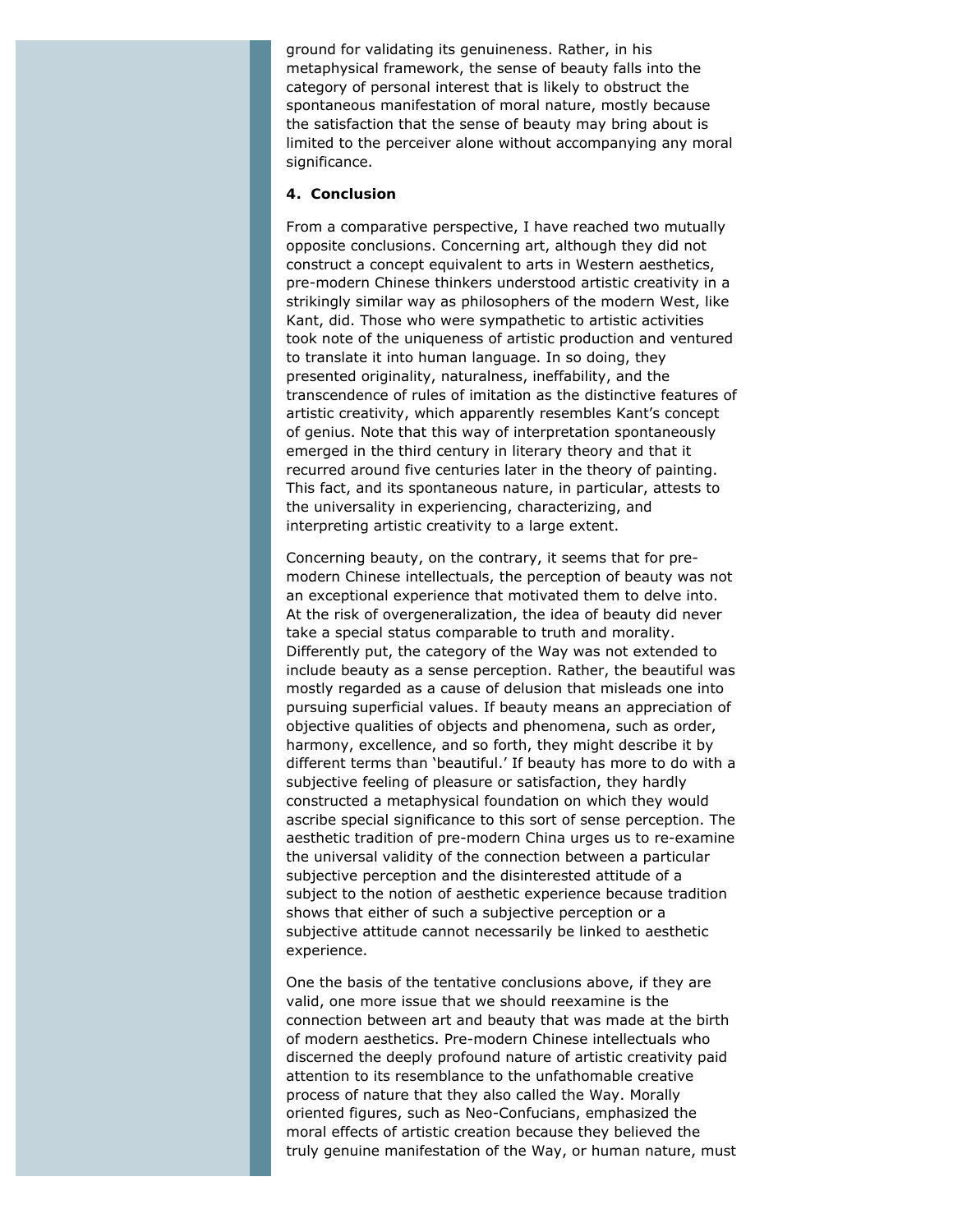represent moral norms and values. None of them, however, found any reason to connect the essentially awe-inspiring experience from artistic creation to the perception of beauty that, they thought, may have a precarious effect on comprehending the Way.

On this basis, the pre-modern Chinese tradition urges us to throw big questions to contemporary aesthetics. First, is it possible, or even proper, to demonstrate the universality of aesthetic consciousness in relation to the concept of beauty, without resorting to a metaphysical foundation? From a different angle, is it justifiable for contemporary aesthetics, as a discipline of philosophy, to deal with the sense of beauty as a genuinely exceptional experience among sense perceptions, in general? Second, is it still legitimate for contemporary aesthetics to claim both art and beauty at once as its proper subjects? From a different angle, unless it is a structural legacy of the past, can contemporary aesthetics provide a cogent explanation about the possible connection between these two concepts?

Junghwan Lee [leejunghw@snu.ac.kr](mailto:leejunghw@snu.ac.kr)

Junghwan Lee is Associate Professor at Department of Aesthetics, Seoul National University. He earned his Ph.D. from Harvard University in 2008, and the title of his doctoral dissertation is "A Groundwork for Normative Unity: Zhu Xi's (1130-1200) Reformation of the 'Learning of the Way' Tradition." His main areas of interest are East Asian aesthetics and Neo-Confucian philosophy.

Published on March 13, 2018.

#### **Endnotes**

<span id="page-12-0"></span>[\[1\]](#page-3-0) For translation, Immanuel Kant and Paul Guyer, *Critique of the Power of Judgment*, The Cambridge Edition of *The Works of Immanuel Kant* (Cambridge, UK ; New York: Cambridge University Press, 2000), p. 187. Because I consistently use this translation for the *Critique of the Power of Judgment* in the present paper, I do not put notes hereafter.

<span id="page-12-1"></span>[\[2\]](#page-4-0) For translation, Stephen Owen, *Readings in Chinese Literary Thought* (Cambridge, Mass.: Council on East Asian Studies Distributed by Harvard University Press, 1992), pp. 96- 104 with modifications (numbering added).

<span id="page-12-2"></span>[\[3\]](#page-4-1) *Ibid*., pp. 73-4.

<span id="page-12-3"></span>[\[4\]](#page-5-0) *Ibid*., pp. 201-10.

<span id="page-12-4"></span>[\[5\]](#page-7-0) Junghwan Lee, "Originality and Naturalness: Analyzing the Characteristics of Su Shi's Ideas on Artistic Creativity on the Basis of Kant's Concepts of Genius and Arts (in Korean)," *Mihak* 81, 1 (2015).

<span id="page-12-5"></span>[\[6\]](#page-7-1) Jerome Stolnitz, *Aesthetics and Philosophy of Art Criticism* (Boston: Houghton Mifflin, 1960), pp. 29-64.